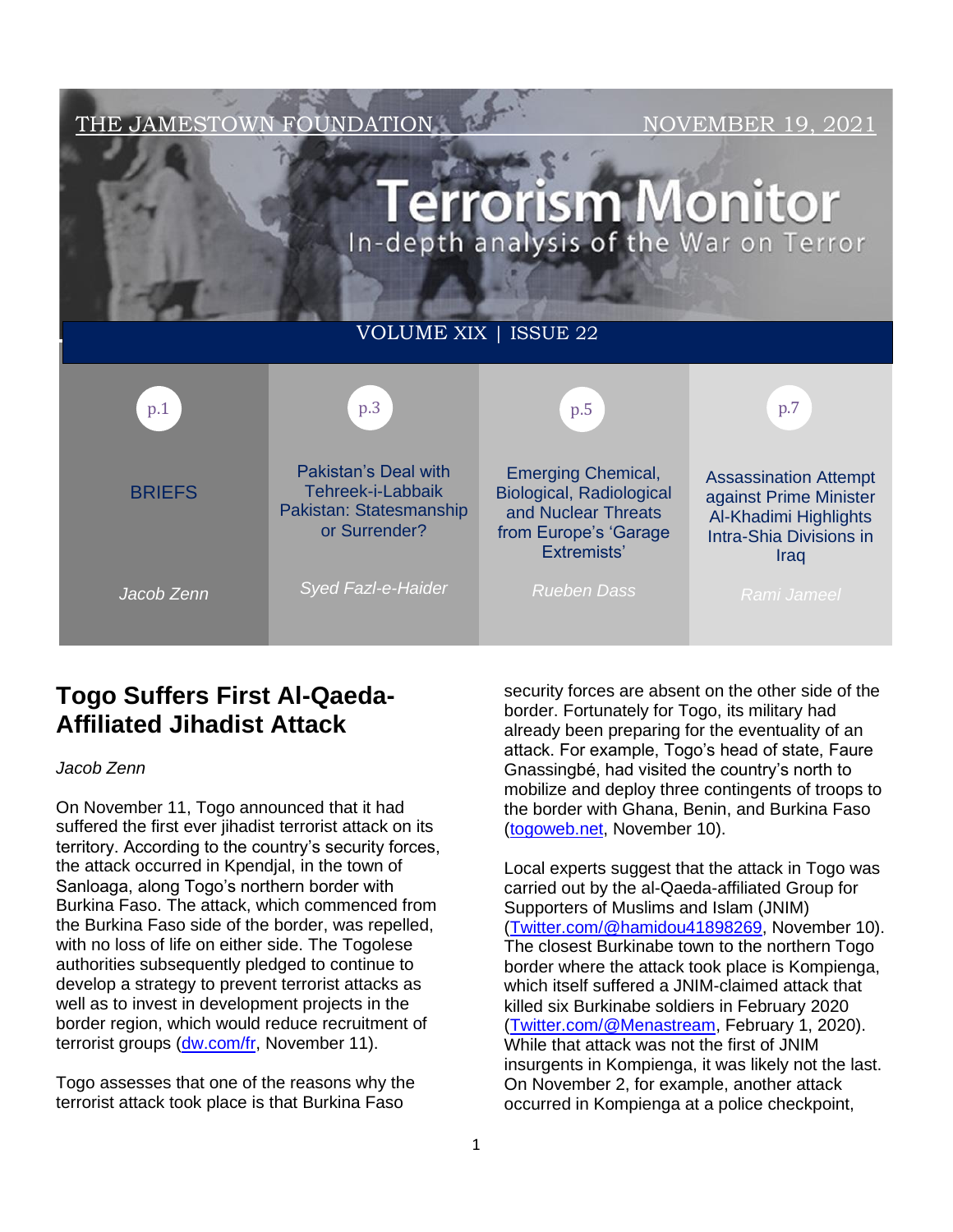although no claim has been made [\(Twitter.com/@U2MS2,](https://twitter.com/U2MS2/status/1456140956143693825) November 4). Given the history of JNIM operating in Kompienga, it is likely that the group would have subsequently made the move to cross the border into Togo.

The distance of the Togolese border from JNIM's main operating areas around the Malian frontier with Burkina Faso and Niger also implies this latest attack in Togo was carried out by JNIM brigades that were historically part of the Burkina Faso-origin sub-group, Ansaroul Islam [\(Terrorism Monitor,](https://jamestown.org/program/al-qaeda-will-benefit-islamic-states-greater-sahara-province/) January 13, 2017). This might also explain why the attack in Togo has not been claimed by JNIM, as it was too geographically attenuated from the group's core, if not also unsuccessful. Nevertheless, the attack represents a trend whereby JNIM's brigades have in the past few years begun probing attacks along the borders of littoral West African states, including also Benin, Côte d'Ivoire, Senegal, and Ghana [\(France24.com,](https://www.france24.com/en/tv-shows/the-interview/20210521-ghanaian-president-nana-akufo-addo-jihadism-is-an-immediate-threat-for-western-africa) May 21).

The attack in Togo does not necessarily forebode an intensification of attacks in the country. After the first JNIM attacks occurred at the borders of neighboring states, they did not continue to escalate. Rather, JNIM's insurgency has mostly intensified in its core areas in the Mali, Burkina Faso, and Niger tri-border region. However, a November 14 JNIM attack in Inata in nothern Burkina Faso appears to have eliminated yet another Burkinabe military base, and will put the entire country's security under greater duress [\(lefaso.net,](https://lefaso.net/spip.php?article109033) November 14). This means the Togolese concerns about Burkina Faso's southern borders being unprotected will become even graver. As a result, whether JNIM's brigades in southern Burkina Faso continue to probe or even attack Togo depends, first, on those brigades' desire to expand into Togo and, second, Togo's ability to repel future attacks. Unfortunately for Togo, it is unlikely to be able to depend on Burkina Faso's military to provide a buffer between Kompienga and Togo's northern border.

*Jacob Zenn is the Editor of Terrorism Monitor.*

# **Islamic State in Khorasan Province Escalates Anti-Shia Attacks in Afghanistan**

### *Jacob Zenn*

After taking over Kabul and conquering virtually all of Afghanistan in August, the Taliban has attempted to portray itself as a movement for "all Afghans." This includes Shias, who other jihadist movements often regard as heretics. The Islamic State in Khorasan Province (ISKP) appears to sense this potential weak point in Taliban ideology by continually targeting Afghan Shias and forcing the Taliban to become the Shias' "protectors."

ISKP began its attacks on Shia mosques as early as 2016, when the group killed 14 Shia worshippers during Ashura in Balkh and shot to death worshippers at a Shia shrine in Kabul [\(aljazeera.com,](https://www.aljazeera.com/news/2016/10/12/afghanistan-new-attack-kills-14-worshippers-at-mosque) October 12, 2016). One year later, ISKP continued these attacks against Shias, including at mosques in Herat and Kabul, causing dozens of deaths and forcing some not to attend their mosques [\(thehindu.com,](https://www.thehindu.com/news/international/over-60-killed-as-suicide-bombings-hit-mosques-in-afghanistan/article19891048.ece) October 21). Ongoing ISKP attacks against the Shia Hazaras in the period before the Taliban's takeover of Afghanistan in August also forced the Hazaras to prepare their own self-defence forces [\(cacianalyst.org,](http://www.cacianalyst.org/publications/analytical-articles/item/13681-afghan-hazaras-organize-to-defend-themselves.html) August 26). Two ISKP attacks against Shia mosques in Kunduz and Kandahar in October, which killed over 100 worshippers and occurred after the Taliban consolidated rule over Afghanistan, have only heightened the threat to Shias from ISKP and demonstrated the Taliban's inability to protect them [\(indiatoday.in,](https://www.indiatoday.in/world/story/shia-muslims-islamic-state-is-khorasan-afghanistan-1865984-2021-10-18) October 18).

On November 12, ISKP extended its attacks on Shias to a roadside bombing of a minivan in western Kabul in a neighborhood where Shia Hazaras live. The attack killed six passengers, including one well-known journalist who was claimed by ISKP one day later. According to the minivan's driver, the ISKP suspect had entered the minivan, traveled a short way, and then exited the minivan to place the roadside bomb [\(aljazeera.com,](https://www.aljazeera.com/news/2021/11/13/afghanistan-deadly-explosion-hits-mainly-shia-suburb-of-kabul) November 13).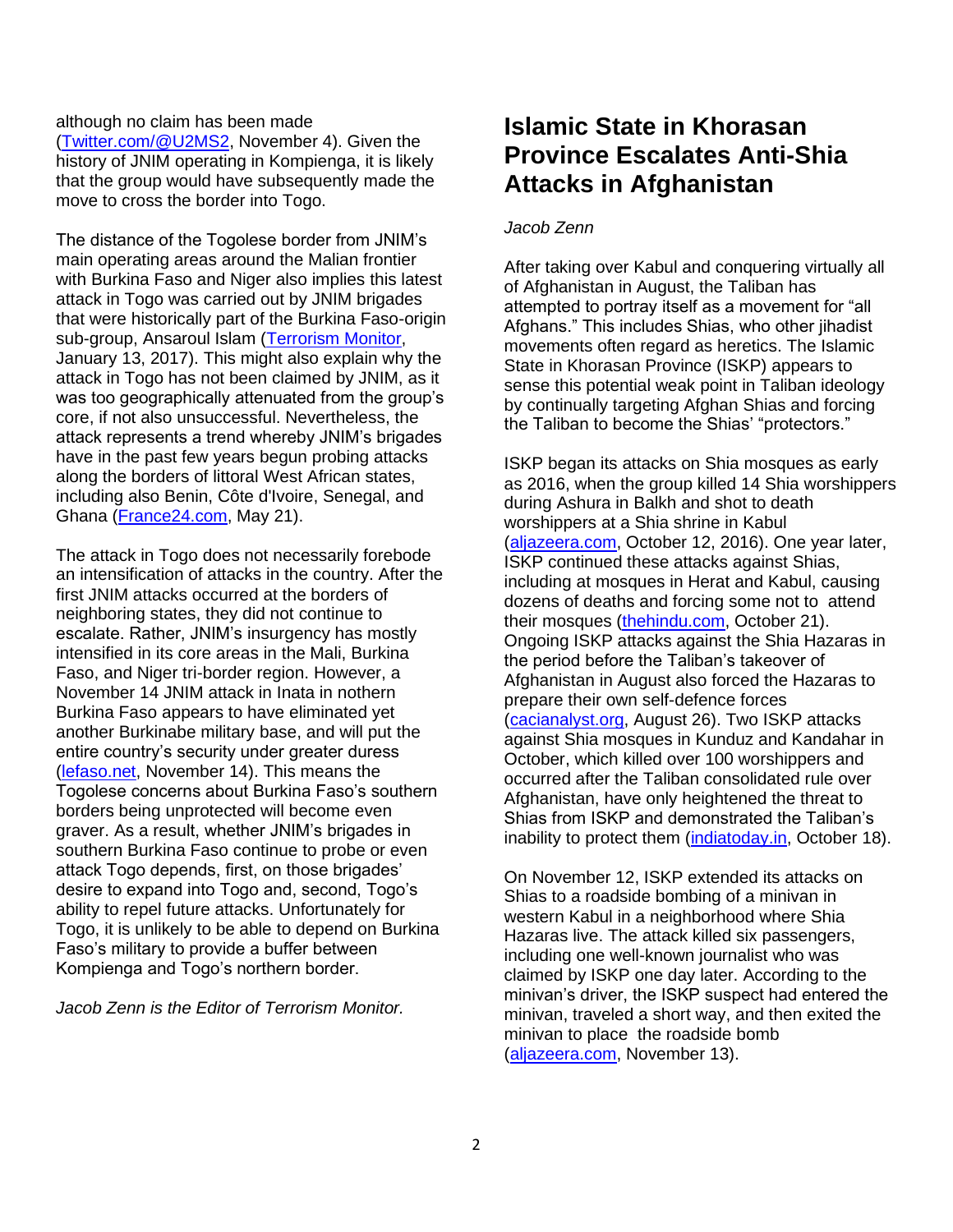These ISKP attacks conform with Islamic State ideology and media, which has praised various attacks targeting Shias globally and in Afghanistan itself [\(Twitter.com/@informazioneA,](https://twitter.com/InformazioneA/status/1454568798288183297) October 31). As a result, there is no expectation that these attacks will decrease. Afghan Shias accordingly depend on the Taliban for security, but even the Taliban's genuine respect for the Shias and desire to protect them is questionable. In Bamiyan, for example, the Taliban removed a statue of a Shia leader who had been killed by the Taliban in its first period of rule from 1996 to 2001, and replaced the statue with a Koran [\(trtworld.com,](https://www.trtworld.com/asia/taliban-replace-statue-of-hazara-leader-with-replica-of-quran-51551) November 12). Memories of the Taliban's former harsh treatment of Afghan Shias, therefore, have not waned, despite Taliban assurances to the Shias that they are "brothers," which primarily reflects the Taliban's recent efforts to gain political legitimacy ahead of the Doha negotiations with the U.S. in 2020 [\(thehindu.com,](https://www.thehindu.com/news/international/taliban-reaches-out-to-shias/article31545562.ece) May 9, 2020).

Iran could also become a natural defender of Afghan Shias. The Taliban, however, has sought to neutralize potential Iranian interventions in Afghanistan by dismissing reports of the Taliban's discrimination against Shias and calling on Iran to recognize the Taliban's government in the name of mutual security interests [\(hamshahrionline.ir,](https://www.hamshahrionline.ir/news/632595/%D8%B3%D8%AE%D9%86%DA%AF%D9%88%DB%8C-%D8%B7%D8%A7%D9%84%D8%A8%D8%A7%D9%86-%D9%85%DB%8C-%D8%AE%D9%88%D8%A7%D9%87%DB%8C%D9%85-%D8%A8%D8%A7-%D8%AC%D9%85%D9%87%D9%88%D8%B1%DB%8C-%D8%A7%D8%B3%D9%84%D8%A7%D9%85%DB%8C-%25D) October 17). Iranian conservatives, however, point to the possible elevation of the Pashtun language over Persian (or Dari) in Taliban-ruled Afghanistan as well as removing Shia religious jurisprudence and evictions of Hazaras from their lands as evidence that the Taliban, like ISKP, is still anti-Shia [\(iranintl.com,](https://www.iranintl.com/en/20211023942076) October 23). Should the Iranian conservatives win out in Iranian internal politics and the Taliban remain unable to prevent ISKP attacks on Shias or to refrain from its own discrimination against Afghan Shias, it cannot be ruled out that Iran would increasingly support Hazara or other Shia militias in Afghanisitan. One brigade that could receive such support is Liwa Fatemiyoun, which is an Iranian proxy in the country that could more assertively defend Afghan Shia interests in the future [\(dergipark.tr,](https://dergipark.org.tr/en/download/article-file/1576912) June 30).

*Jacob Zenn is the Editor of Terrorism Monitor.*

# **Pakistan's Deal with Tehreek-i-Labbaik Pakistan: Statesmanship or Surrender?**

## *Syed Fazl-e-Haider*

On November 1, supporters of Tehreek-i-Labbaik Pakistan (TLP) abandoned their two-week long protests and marched to the Pakistani capital Islamabad after the group signed a deal with the government, whose details were initially kept secret. The deal was facilitated by several religious scholars and leaders of the Barelvi school of Islamic thought, including Mufti Muneebur Rehman, Maulana Adil, and Bashir Qadri. As a result of the deal, the two-week-long impasse between TLP and the Pakistani government ended, and TLP supporters vacated the Grand Trunk Road in Punjab province, which leads to Islamabad [\(Dawn,](https://www.dawn.com/news/1655323/tlp-protesters-clear-gt-road-to-continue-sit-in-at-wazirabad-until-saad-rizvis-release) November 1).

These events began in October when thousands of TLP supporters in Pakistan's eastern city of Lahore in Punjab started marching towards Islamabad to demand the release of the group's leader, Saad Hussain Rizvi, as well as the expulsion of France's ambassador in protest of the blasphemous cartoons published by the French magazine *Charlie Hebdo* in September of last year. At one point, the government had decided to crush the TLP for challenging the writ of the state and demanding the closure of the French embassy in Islamabad and expulsion of the ambassador. After the failures of the police to maintain law and order, the government called in the army and paramilitary forces to stop the thousands of TLP workers marching towards Islamabad. At least seven policemen and dozens of TLP activists lost their lives in the ensuing violent clashes [\(Dawn,](https://www.dawn.com/news/1654441/govt-decides-to-treat-tlp-as-militant-outfit) October 28). The government, however, has now suddenly taken a U-turn and reached an agreement with the TLP.

The TLP is a Barelvi Islamist group and has garnered massive popular support across the country by vociferously promoting anti-blasphemy slogans since its emergence in 2015. As a result, it became harder for former Pakistani Prime Minister (PM) Nawaz Sharif and the current Pakistan PM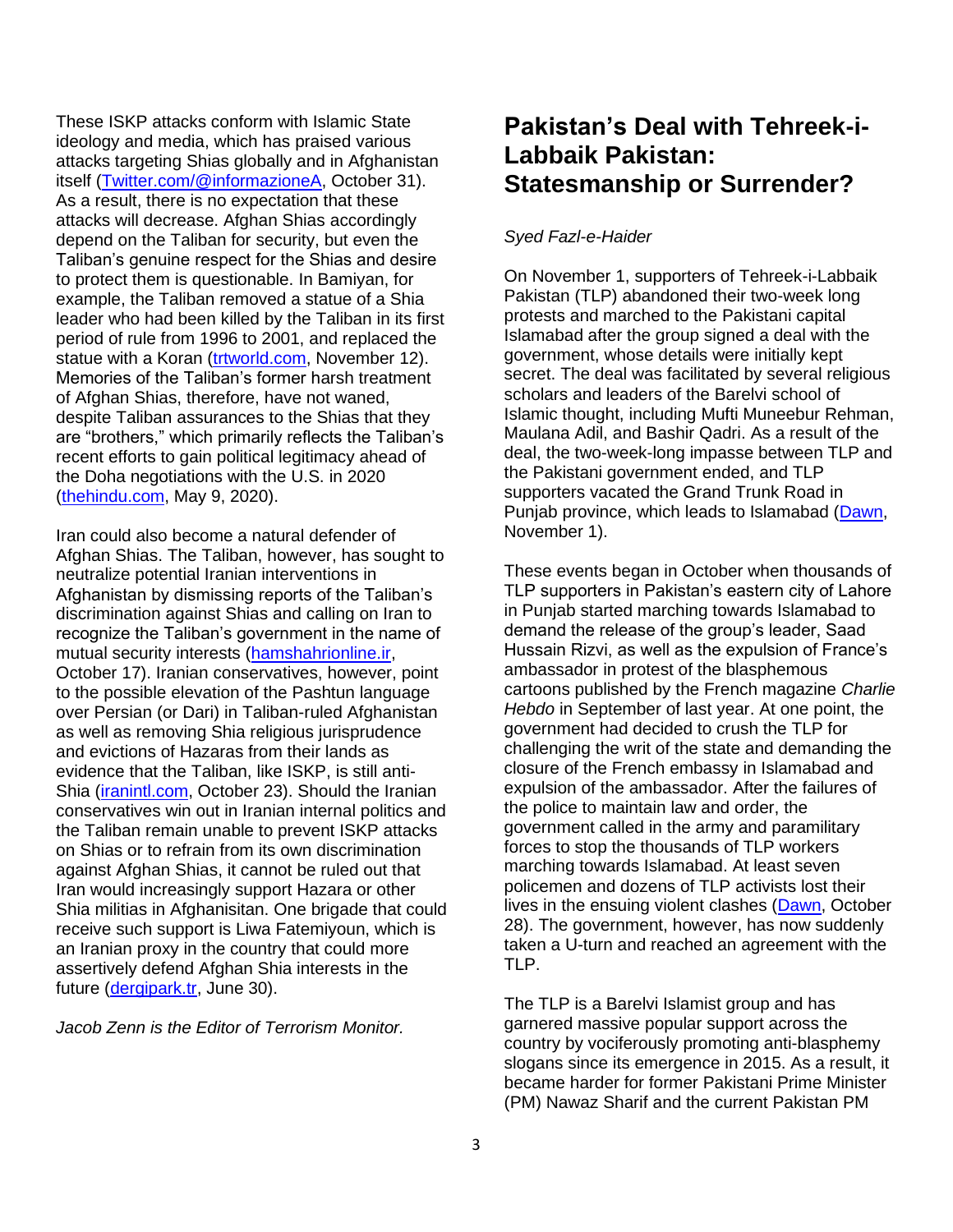Imran Khan to deal with the TLP's thousands of religiously motivated activists. Statesmanship demands the government avoid using force against the TLP, which resulted in the government's appeal to the Barelvi leaders and scholars to facilitate a deal between the group and the government.

#### **The Pakistani Government's Deal with the TLP**

These recent clashes can be attributed to the detainment of Saad Hussain Rizvi by the present government, led by Imran Khan; this occured in April when Rizvi called for marches to demand the expulsion of the French ambassador. On April 12, thousands of TLP workers blocked major roads and highways across the country in protest over the detention of Rizvi. The TLP's protest created a lawand-order problem and disrupted normal life and business activity in the country [\(Dawn,](https://www.dawn.com/news/1617837) April 12). In April, Pakistani authorities declared TLP a proscribed organization under the country's antiterrorism laws for its alleged involvement in terrorism and its creation of an anarchic structure in the country during the violent protests following the detention of Rizvi. The country's National Counter Terrorism Authority (NACTA) formally labeled it a terrorist organization [\(The News,](https://www.thenews.com.pk/print/820706-tlp-officially-banned-slug-no-room-for-armed-groups-pm) April 16).

A report in the Pakistan daily newspaper*, Dawn*, claims that Pakistani authorities under the deal to end the protests and march to Islamabad agreed to allow the TLP to continue to function as a political party. While the legal cases registered against the TLP under the Anti-Terrorism Act would still be decided by the courts, the government would not pursue charges against the TLP for other minor crimes that are not under the country's terrorism laws [\(Dawn,](https://www.dawn.com/news/1655200/government-tlp-ink-deal-to-end-impasse) November 1). Under the deal, the TLP also agreed to withdraw its demand for the expulsion of the French ambassador from Pakistan [\(Express Tribune,](https://tribune.com.pk/story/2327181/agreement-reached-with-tlp-says-govt-1) October 31).

Just one week after the signing of the deal with the TLP, the government followed through with a notification of the revocation of the group's proscribed status [\(Dawn,](https://www.dawn.com/news/1656594/govt-revokes-tlps-proscribed-status) November 7). The Punjab provincial government also removed Rizvi from the Fourth Schedule list of the Anti-Terrorism Act of 1997. This removal unfroze Rizvi's assets and his national identity card, and his bank accounts were

unlocked. He had been added to the list on April 16 [\(The News,](https://www.thenews.com.pk/print/907934-tlp-s-rizvi-487-others-no-longer-on-fourth-schedule) November 12).

#### **The TLP's Popular Stand on Blasphemy**

Blasphemy is a very sensitive issue in Pakistan with its 97 percent Muslim population. Under the country's own blasphemy laws, disrespecting the Prophet Muhammed and desecrating the Koran are capital offences punishable by death. The TLP has often raised these issues.

Saad Hussain Rizvi's father, Khadim, was a firebrand cleric who founded the TLP in 2015 mainly to defend the country's blasphemy laws. However, the TLP is not like the banned Tehrik-e-Taliban Pakistan (TTP) or al-Qaeda because it has no known connections with any terrorist groups in Afghanistan and has not been involved in violent acts of terrorism against the Pakistan state [\(Dawn,](https://www.dawn.com/news/1655041/a-project-gone-awry) October 31). In addition, unlike other Sunni militant or jihadist groups belonging to the Deobandi and Wahhabi schools of Islamic thought, the TLP belongs to the Barelvi school, which has not generally been involved in jihadist activities.

The TLP emerged as the first militant Barelvi politico-religious party whereas other Barelvi groups, such as Sunni Tehreek (ST) and Jamiat Ulema-e-Pakistan (JUP) in Pakistan, abstain from politics [\(Samaa tv,](https://www.samaa.tv/news/2021/04/lahore-police-arrest-tlp-chief-saad-hussain-rizvi/) April 12). The participation of tens of thousands of people in Khadim Rizvi's funeral prayers in Lahore reflected the massive popular support he had received for his stand on blasphemy [\(The News,](https://www.thenews.com.pk/print/747386-khadim-rizvi-s-funeral-one-of-biggest-in-lahore-s-history) November 22, 2020). Weeks before his death on November 19, 2020, Khadim staged a sit-in for thousands of his supporters at Islamabad's Faizabad interchange to protest the publication of blasphemous caricatures of Prophet Muhammed in France. Three days earlier, the government had signed a deal with Khadim to expel the French ambassador through a parliamentary decision within three months' time, although it eventually delayed the decision in April 2021, and later did not expel the ambassador. Saad Hussain Rizvi succeeded his father and accepted that the French ambassador would not be expelled, despite his father's prior refusal to compromise on this matter (Militant [Leadership Monitor,](https://jamestown.org/program/creating-anarchy-in-the-country-the-tlps-new-challenges-under-saad-hussain-rizvi/) June 4; [Quora TV,](https://www.quoratv.com/2021/04/saad-hussain-rizvi-arrested-head-of-tlp.html?m=1) April 12).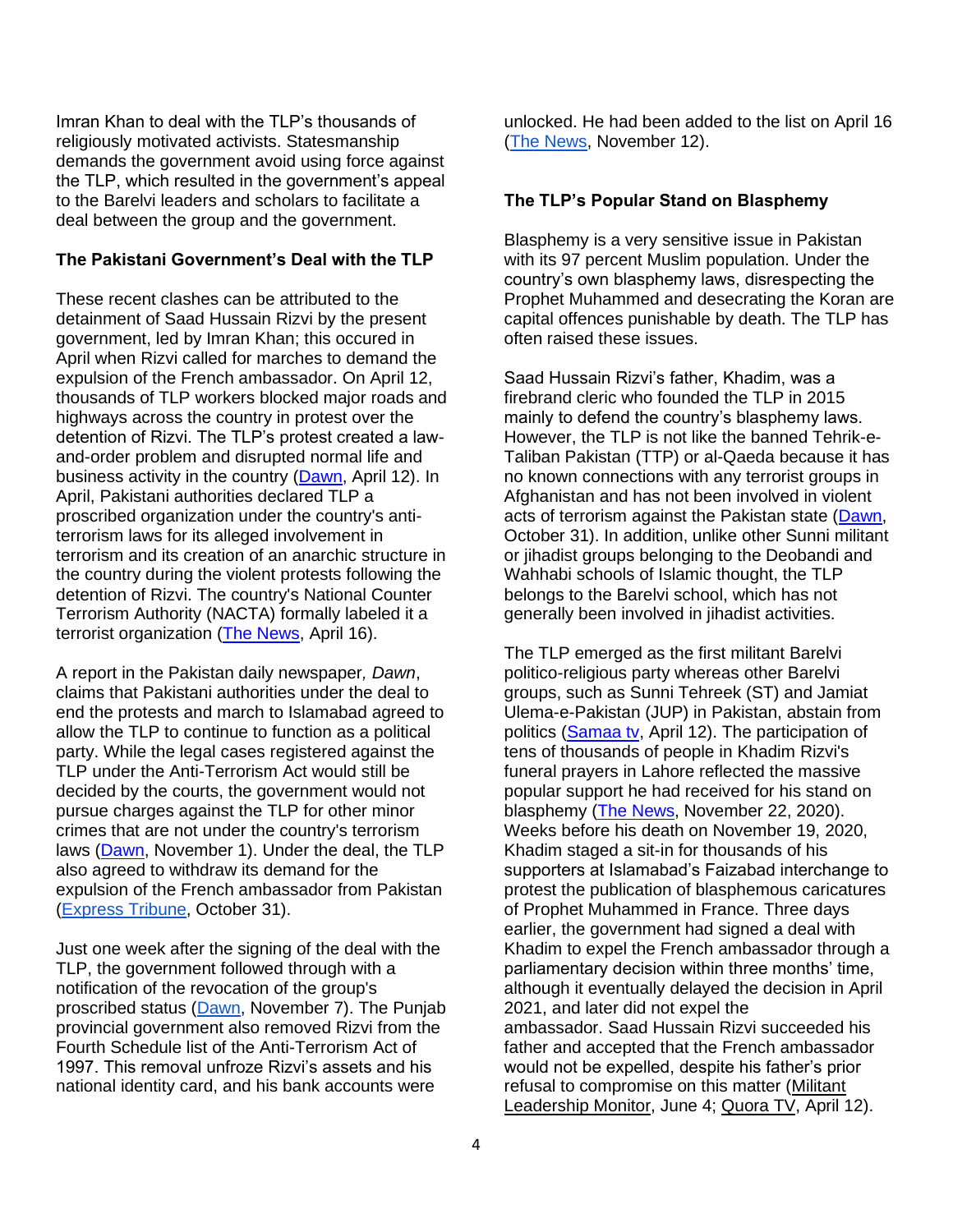## **Conclusion**

The question remains about whether the Pakistani government has "surrendered" to the TLP after being challenged by the group, or whether Pakistan exercised statesmanship to resolve the sensitive religious issue peacefully with the TLP. Likewise, the TLP has seemingly withdrawn its demand of expelling the French envoy for political gains after no longer being a banned group. The deal was essentially a bargain and both parties benefited.

The government could not afford to expel the French ambassador and antagonize the European Union because such a decision could negatively affect the country's exports. On the other hand, the TLP is now preparing for its next elections to be held in 2023, and wanted the government to lift the ban imposed in April 2021 so it could participate in the elections. The government's lifting of the ban has, therefore, placated the TLP.

The TLP will likely become a popular political party, as evidenced by its having received over two million votes in the 2018 parliamentary elections [\(The News,](https://www.thenews.com.pk/print/348044-tlp-inflicts-loss-to-pml-n-in-13-constituencies) July 30, 2018). Moreover, although the TLP showed a violent face amid protests, it has never been involved in sectarian killings or claimed attacks on security forces like TTP. In Pakistan, protests of mainstream political parties often become violent with political activists torching vehicles or blocking roads and highways. The TLP deal with the government reflects the TLP's ambition to survive and function as a political party in the national mainstream, and Pakistan's desire to maintain the TLP as a politically active group that will not evolve into yet another Pakistani militant group.

*Syed Fazl-e-Haider is a contributing analyst at the South Asia desk of Wikistrat. He is a freelance columnist and the author of several books including the Economic Development of Balochistan (2004).*

# **Emerging Chemical, Biological, Radiological and Nuclear Threats from Europe's 'Garage Extremists'**

#### *Rueben Dass*

In September 2021, a 26-year-old French national, influenced by far-right ideology, was arrested for having successfully manufactured four improvised explosive devices (IEDs) containing uranium in his home [\(TRIPwire,](https://tripwire.dhs.gov/news/264830) September 9). Four months earlier, a 16-year-old boy of Syrian origin, who had been radicalized by the jihadist ideology of the Islamic State (IS), was convicted and charged with attempting to carry out an attack in Norway using nicotine poison that he had manufactured in his garage [\(World Today News,](https://www.world-today-news.com/terror-case-with-16-year-old-16-year-old-terror-suspect/) May 27; [Norwell,](https://www.thelocal.no/20210630/16-year-old-jailed-over-terror-attack-plot-in-norway/) June 30). These two examples highlight the continued threat of so-called 'garage extremists', who are lone actors with little to no connection to a wider terrorist network, but are increasingly taking advantage of technological advancements to manufacture homemade chemical, biological, radiological and nuclear (CBRN) weapons.

#### **Technology, Terrorism, and the Online Factor**

The most concerning aspect of the French case was the fact that the suspect had purchased uranium dust and other components for the production of the IEDs on the online purchasing platform eBay [\(Prothero,](https://www.vice.com/en/article/xgxjxd/neo-nazi-and-kkk-fanboy-built-pipe-bombs-with-uranium-from-ebay) September 14). He had also learned how to make the bombs through the internet [\(TRIPwire,](https://tripwire.dhs.gov/news/264830) September 9). The ease with which he was able to achieve this dangerous feat, while merely sitting in the comfort of his home, was notable.

The case was similar to an earlier one. In 2018, a Tunisia-born IS sympathizer, Sief Allah, who was living in Cologne, Germany, had plotted to carry out a biological attack using ricin poison. He had purchased more than 2,000 castor beans, the precursor for ricin poison production, from the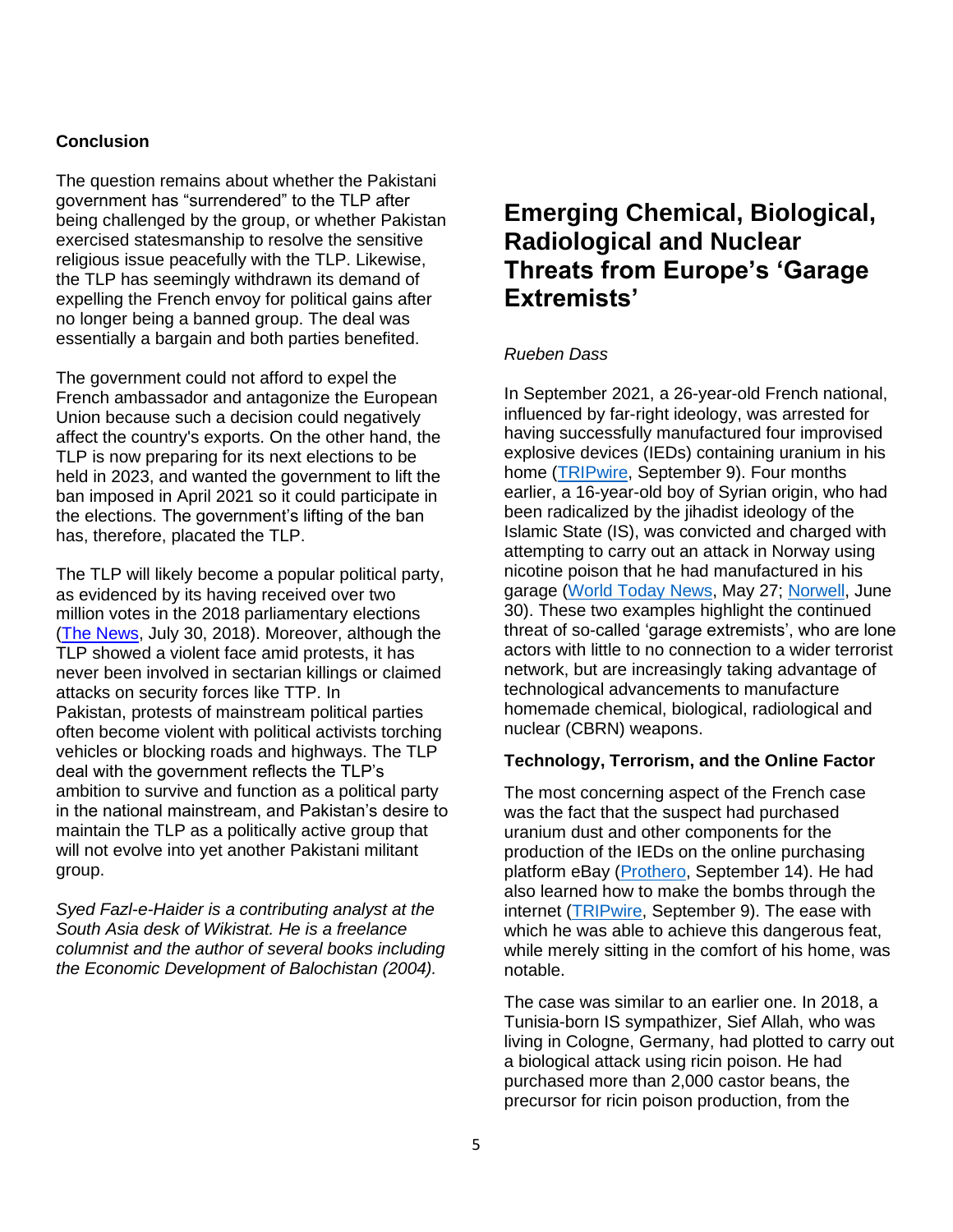internet and had successfully produced 84.3 miligrams of the poison. German security services had stated that Sief Allah was likely to have been following instructions on how to produce and weaponize ricin and manufacture bombs from the internet [\(dw.com,](https://www.dw.com/en/ricin-attack-plot-trial-starts-for-tunisian-german-couple/a-49097871) June 7, 2019). As for the case in Norway, the 16-year old boy of Syrian origin had spent a substantial amount of time online and Norwegian police had found bomb- making manuals on his mobile phone [\(Nettavisen,](https://www.nettavisen.no/nyheter/pst-fant-bruksanvisning-for-a-lage-bombe-pa-mobilen-til-terrorsiktet-16-aring/s/12-95-3424098980) March 8; [avisa OSLO,](https://www.ao.no/terrorsiktet-16-aring-ville-ta-livet-av-vantro/s/5-128-41431) February 2).

Technology and the proliferation of information online has lowered the difficulty thresholds in manufacturing crude CBRN weapons and obtaining components for them. The fact that the 26-year-old Frenchman succeeded in manufacturing four homemade dirty bombs purely from components bought online and internet tutorials is testament to this threat. Likewise, the 16-year old boy is believed to have managed to produce nicotine poison mainly from information and resources found online [\(World](https://www.world-today-news.com/terror-case-with-16-year-old-16-year-old-terror-suspect/)  [Today News,](https://www.world-today-news.com/terror-case-with-16-year-old-16-year-old-terror-suspect/) May 27). Despite the fact that he had produced only a small amount of poison, which was of limited lethality, he still had intent. The cases show the degree to which lone actors can capitalize on the availability of information and technological advancements to manufacture unconventional weapons and carry out attacks.

## **Comparing Far-right and Jihadist CBRN Cases**

With regards to the far-right, CBRN terrorism has predominantly been a lone actor phenomenon as compared to one that is coordinated or directed by any particular group. Although he was believed to have been a member of a far-right group called the National Socialist Knights, the 26-year old Frenchman was likely to have manufactured the explosives alone [\(Daily Sabah,](https://www.dailysabah.com/world/europe/french-student-builds-homemade-bombs-with-uranium-oxide-from-ebay) September 9). He had reportedly possessed Nazi paraphernalia and a Ku Klux Klan jacket in his home, and had plotted to use the homemade explosives against public buildings [\(Prothero,](https://www.vice.com/en/article/xgxjxd/neo-nazi-and-kkk-fanboy-built-pipe-bombs-with-uranium-from-ebay) September 14; [Bonaventure,](https://fr.news.yahoo.com/alsace-homme-extreme-droite-arrete-bombes-uranium-152552389.html?guccounter=1&guce_referrer=aHR0cHM6Ly93d3cudmljZS5jb20v&guce_referrer_sig=AQAAAMpcWIWkD9fa78nhtXsBFM_8TPToHj2MdvinckGg6gZanYMSSzq_jCPB_7GihHfJODM0eYTlvLrTLM8NdLChZmBNoNqMUj9owT9f9BbdMKGlIHjtADukGtS_32YcUENoy86re3zgWNVu8BH7B1S1q8Xx4Oz57RgbOEKq8DZev0mF) September 8). There has been no evidence thus far of any group directing his actions.

In contrast, in the jihadist milieu, CBRN terrorism was initially a group-driven phenomenon with both al-Qaeda and IS having shown intent in the use and development of CBRN weapons. Over time, however, it became a lone actor phenomenon, in

which isolated individuals were being quided in manufacturing and carrying out attacks via online chatting platforms by 'virtual planners' located in conflict zones in the Middle East. Now, it has become even more isolated, with supporters and sympathizers of jihadist groups such as IS with minimal connection to the group chatting and motivating each other to commit such attacks.

In the Norway case, the 16-year-old boy had been in contact with a fellow IS sympathizer on the encrypted chat platform Telegram. Norwegian police had discovered that the individual he contacted seemed to have a marked influence on his decision-making and actions in preparing and plotting for a poison attack [\(World Today News,](https://www.world-today-news.com/terror-case-with-16-year-old-16-year-old-terror-suspect/) May 27). The Norway case can be compared to earlier jihadist-inspired CBRN cases, such as the 2017 Sydney chemical attack plot, involving two IS operatives in Syria who virtually directed two brothers of Lebanese origin in Sydney via Telegram to create an improvised chemical dispersion device using highly toxic hydrogen sulfide gas [\(abc.net.au,](https://www.abc.net.au/news/2017-08-04/sydney-terror-raids-police-say-plane-bomb-plot-disrupted/8773752) August 4, 2017). This shows the shift of jihadistinspired CBRN plots toward becoming more isolated, as occurred in Norway. Nevertheless, external influence still remains a key factor.

## **An Accelerating and Diffuse Threat**

The two cases from France and Norway highlight a threat posed by 'garage extremists' in Europe, who are mostly young individuals capitalizing on technological advancements to engage in the manufacture and plotting of attacks involving CBRN weapons from their own garages. In some ways this is not new, but the level of potential lethality and the advanced nature of their plotting is a concerning development. The combination of the proliferation of manuals and information on the development of IEDs and toxins online, the ease of availability of precursor materials on online purchasing platforms, and the widespread propaganda output from militant groups belonging to either end of the ideological milieu presents an ever accelerating and diffuse threat landscape.

Despite these trends, successfully manufacturing and carrying out a mass casualty CBRN attack is no simple feat due to the various challenges associated with the procurement of certain CBRN precursor agents and the construction of a weapon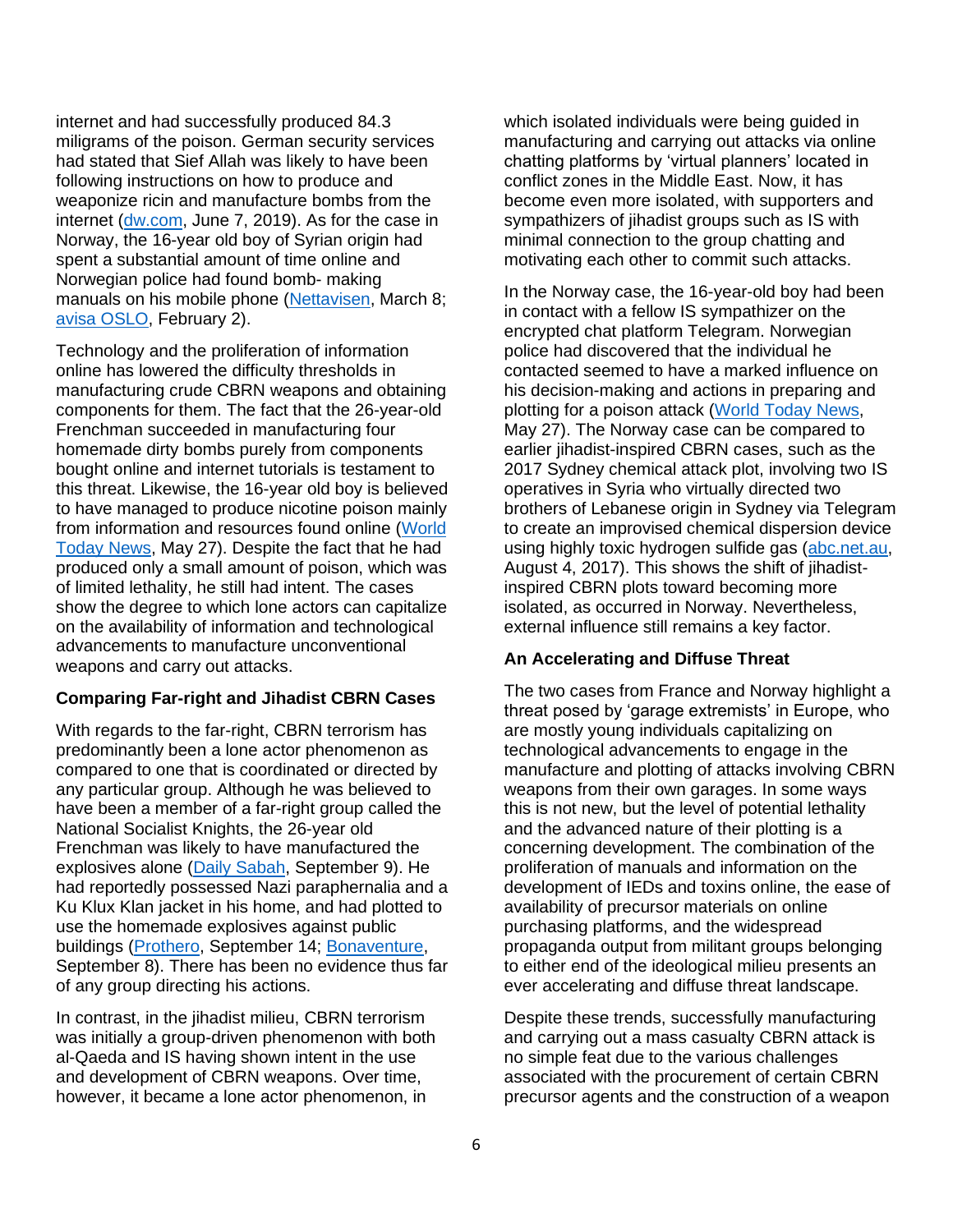that is able to deliver the agent in lethal amounts. However, manufacturing crude weapons and carrying out a limited casualty attack with readily available agents, such as plant-based toxins (ricin, abrin), toxic chemicals (nicotine, hydrogen sulfide), and simple dirty bombs is attainable. Perseverance, precision, caution and a little luck would likely do the trick. Thus, the threat of attacks involving homemade biological or chemical agents or improvised radiological devices perpetrated by lone actors, or 'garage extremists,' requires monitoring by security agencies.

*Rueben Dass is a Research Analyst with the International Centre for Political Violence and Terrorism Research of the S. Rajaratnam School of International Studies, Nanyang Technological University, Singapore.* 

# **Assassination Attempt against Prime Minister Al-Khadimi Highlights Intra-Shia Divisions in Iraq**

## *Rami Jameel*

A loud explosion was heard in the early hours of November 7 in the fortified area in Baghdad known as the "Green Zone." This was followed by heavy gunfire in the Green Zone, which hosts government offices and U.S. and other Western diplomatic missions. The Iraqi government announced that there was a failed assassination attempt against Prime Minister Mustafa al-Kadhimi carried out by a drone at his house. Al-Kadhimi appeared shortly afterwards to confirm that he was safe and sound and to call for calm [\(rudaw.net,](https://www.rudaw.net/arabic/middleeast/iraq/07112021) November 7).

There was no claim of responsibility for the attack, but it occurred amid rising tensions between al-Kadhimi, who is a moderate Shia, and radical Iranbacked Shia militias. The latter did very poorly in the October parliamentary elections and lost most of the seats they had won three years ago. Although al-Kadhimi did not take part in the October elections nor did he openly support any party, the militias accused him and the electoral commission of rigging the elections. The antiAmerican Shia cleric, Moqtada al-Sadr, who is a political ally of al-Kadhimi, won the most seats [\(almasryaalyoum.com,](https://www.almasryalyoum.com/news/details/2437621) October 12).

The attack also occurred two days after clashes between security forces and Iran-backed Shia militia supporters protesting the election results. Two people were killed and dozens injured in the clashes, and militia leaders considered al-Khadimi responsible [\(aljazeera.net,](https://www.aljazeera.net/news/politics/2021/11/5/%D8%AA%D8%AD%D8%B3%D8%A8%D8%A7-%D9%84%D8%A7%D9%86%D8%AF%D9%84%D8%A7%D8%B9-%D9%85%D8%B8%D8%A7%D9%87%D8%B1%D8%A7%D8%AA-%D9%82%D9%88%D8%A7%D8%AA-%D8%A7%D9%84%D8%A3%D9%85%D9%86) November 5). Al-Kadhimi did not accuse any group in the attack against his house, but fingers were pointed toward the militias. The whole escalation indicates the depth of the intra-Shia division and clash of interests in Iraq, especially after the October elections. [1]

#### **Elections, Power, Money, and Militias**

The October early elections were called after a period of instability caused by a wave of street protests in Baghdad and the predominantly Shia southern Iraq in late 2019. One result of the protests was the resignation of al-Khadimi's predecessor as prime minister, Adel Abdul-Mahdi. The protests were fueled by high unemployment, poor public services, and public anger with endemic corruption in government [\(arabi21.com,](https://arabi21.com/story/1350941/%D8%A7%D9%84%D8%B1%D8%A6%D9%8A%D8%B3-%D8%A7%D9%84%D8%B9%D8%B1%D8%A7%D9%82%D9%8A-%D9%8A%D8%B9%D9%84%D9%86-%D9%85%D9%88%D8%B9%D8%AF-%D8%A7%D9%84%D8%A7%D9%86%D8%AA%D8%AE%D8%A7%D8%A8%D8%A7%D8%AA-%D8%A7%D9%84%D9%86%D9%8A%D8%A7%D8%A8%D9%8A%D8%A9-%D8%A7%D9%84%D9%85%D8%A8%D9%83%D8%B1%D8%A9) April 12).

The protesters, who were mostly Shia, directed their anger against the whole political class and Iran, which they saw as the dominant power of a corrupt system through its influence on all major Shia parties in Iraq. The Iran-backed Shia militias played a major role in suppressing the demonstrations after they labeled the protests as a foreign sponsored conspiracy. Most of those militias had raised their profile since the civil war started in neighboring Syria where they fought, as part of the Iranian war effort, on the side of the government of President Bashar al-Assad [\(alarabiya.net,](https://www.alarabiya.net/arab-and-world/syria/2014/06/08/%D9%82%D8%A7%D8%A6%D9%85%D8%A9-%D8%A7%D9%84%D9%85%D9%8A%D9%84%D9%8A%D8%B4%D9%8A%D8%A7%D8%AA-%D8%A7%D9%84%D8%B4%D9%8A%D8%B9%D9%8A%D8%A9-%D8%A8%D8%B3%D9%88%D8%B1%D9%8A%D8%A7-%D8%A7%D9%84%D8%AD%D9%83%D8%A7%D9%8A%D8%A9-%D8%A8%D8%A7%D9%84%D8%AF%D9%85%D8%A7%D8%A1-%D9%88%D8%A7%D9%84%D8%A3%D8%B1%D9%82%D8%A7%D9%85) June 9, 2014).

The militias' role became even more prominent in Iraq itself during the war against the Islamic State from 2014 to 2017. In 2016, the Iraqi parliament, with its Shia majority and amid a Sunni boycott, passed legislation that legalized the Popular Mobilization Forces (PMFs) as an official umbrella for the predominantly Shia militias [\(aljazeera.net,](https://www.aljazeera.net/news/arabic/2016/11/26/%D8%A8%D8%B1%D9%84%D9%85%D8%A7%D9%86-%D8%A7%D9%84%D8%B9%D8%B1%D8%A7%D9%82-%D9%8A%D9%82%D8%B1-%D9%82%D8%A7%D9%86%D9%88%D9%86-%D8%A7%D9%84%D8%AD%D8%B4%D8%AF-%D8%A7%D9%84%D8%B4%D8%B9%D8%A8%D9%8A) November 26, 2016). A coalition of major Shia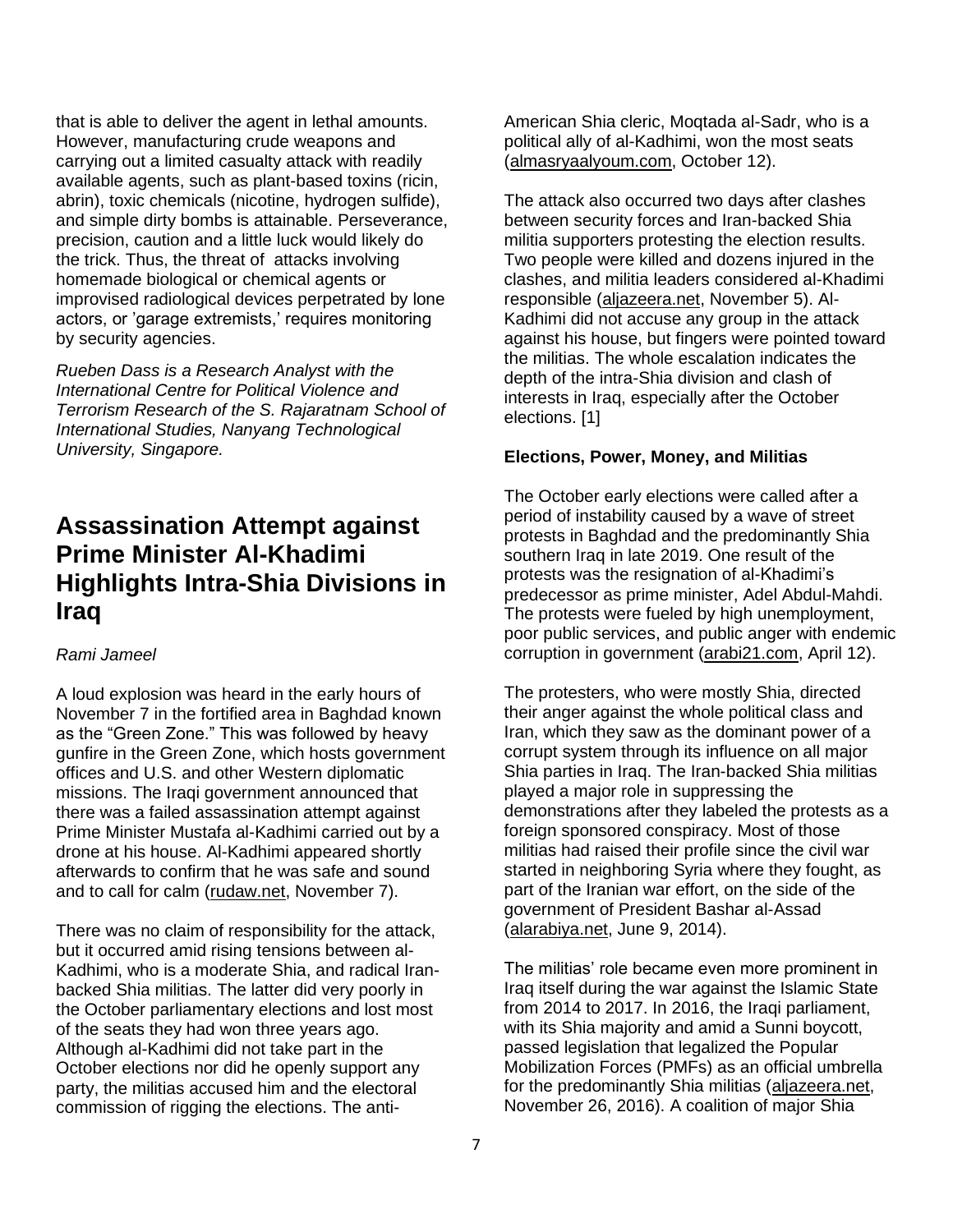militias came second in the 2018 elections, not far behind al-Sadr, who leads a large militia himself. Abdul-Mahdi became the compromise prime minister and both blocs' representatives received senior positions and maintained access to state budget and resources. [\(hathalyoum.net,](https://hathalyoum.net/articles/1554566-%D9%86%D8%AA%D8%A7%D8%A6%D8%AC-%D8%A7%D9%86%D8%AA%D8%AE%D8%A7%D8%A8%D8%A7%D8%AA-%D8%A7%D9%84%D8%B9%D8%B1%D8%A7%D9%82-2018-%D9%81%D9%8A-%D9%83%D9%84-) May 14, 2018). For the militias, that meant the beginning of an era where they would be able, like other established parties, to exploit their share in government to build a patronage base and expand their support base within the public. The protests, however, challenged and jeopardized that system.

#### **Al-Kadhimi and the Militias**

Al-Kadhimi's relations with the Iran-backed Shia militias have been tense. He was selected last year as a compromise transitional prime minister to organize early elections. His appointment in this position, moreover, came with the support of all major factions, including the Iran-backed shia militias, to end the political deadlock.

Although al-Khadimi, who is the former head of the intelligence service, came from within the political system and became something of a caretaker prime minister, many in the anti-militia protest movement hoped that he was going to confront the militias and bring to justice those militia members and leaders who had been accused of killing protesters. Al-Kadhimi never went that far in confronting the militias, but he engaged in several significant confrontations with them. The most prominent clashes with the militias occurred in June 2020, when al-Khadimi ordered a raid on a group of militia members who were plotting to launch rocket attacks on Iraqi and U.S. forces and the U.S. embassy [\(aljazeera.net,](https://www.aljazeera.net/news/politics/2020/6/29/%D8%AD%D8%B2%D8%A8-%D8%A7%D9%84%D9%84%D9%87-%D8%A7%D9%84%D8%B9%D8%B1%D8%A7%D9%82%D9%8A-%D9%8A%D8%AA%D9%88%D8%B9%D8%AF-%D8%A8%D9%85%D9%82%D8%A7%D8%B6%D8%A7%D8%A9) June 29, 2020)

In addition, earlier this year, al-Khadimi ordered the arrest of a prominent militia commander, Qassim Musleh, who was believed to be involved in planning attacks on U.S. targets in western Iraq [\(arabi21.com,](https://arabi21.com/story/1361151/%D8%B5%D9%8A%D8%AF-%D8%AB%D9%85%D9%8A%D9%86-%D9%85%D8%A7%D8%B0%D8%A7-%D9%88%D8%B1%D8%A7%D8%A1-%D8%A7%D8%B9%D8%AA%D9%82%D8%A7%D9%84-%D9%82%D8%A7%D8%A6%D8%AF-%D8%A7%D9%84%D8%AD%D8%B4%D8%AF-%D8%A7%D9%84%D8%B4%D8%B9%D8%A8%D9%8A-%D9%81%D9%8A-%D8%A7%D9%84%D8%A3%D9%86%D8%A8%D8%A7%D8%B1) May 27; [The Jamestown](https://jamestown.org/program/arrested-and-released-a-profile-of-iranian-backed-militia-commander-qassim-musleh/)  [Foundation\)](https://jamestown.org/program/arrested-and-released-a-profile-of-iranian-backed-militia-commander-qassim-musleh/).

On both occasions of challenging the militias, al-Kadhimi seemed to have eventually backed down in the face of immense reaction from the militias. Aware of his weak position, he even extended an olive branch and sought to emphasize his friendly

relations with leaders of the militias. Nevertheless, in the eyes of the militias, al-Khadimi's moves were clear signals of what he could do if he gained more power.

#### **Al-Kadhimi's Strong Allies**

Al-Kadhimi has enjoyed continuous U.S. support. Interestingly, he has also received unwavering support from Moqtada al-Sadr, who is currently in a critical position in Iraqi politics. Al-Sadr has always been anxious about the empowerment of rival Shia militias, which in many cases, occurred at the expense of al-Sadr's own militia. Recent analyses have considered al-Sadr's political and electoral gains as somewhat good news for the U.S., but that is not necessarily true. The U.S. is, in fact, the main ideological enemy of al-Sadr's movement, which dates back not only to al-Sadr's militia's uprisings in 2003 and 2004 against the U.S.-led coalition forces, but further to the founding principles of the Sadrist movement that was established by his late father in the 1990s. [2]

Al-Sadr is less dependent on Iran compared to other militias, most of which were originally created by Iran itself. Al-Sadr, on the other hand, leads not only a militia but a grassroots movement. However, al-Sadr's independence does not make him an enemy of Iran. Indeed, he visits Iran frequently and has famously been greeted with honor publicly by Iran's leaders [\(alaraby.co.uk,](https://www.alaraby.co.uk/%D8%B5%D9%88%D8%B1%D8%A9-%D8%A7%D9%84%D8%B5%D8%AF%D8%B1-%D8%A8%D8%B1%D9%81%D9%82%D8%A9-%D8%AE%D8%A7%D9%85%D9%86%D8%A6%D9%8A-%D9%88%D8%B3%D9%84%D9%8A%D9%85%D8%A7%D9%86%D9%8A-%D8%AA%D9%81%D8%AC%D9%91%D8%B1-%D8%AC%D8%AF%D9%84%D8%A7%D9%8B-%D9%81%D9%8A-%D8%A7%D9%84%D8%B9%D8%B1%D8%A7%D9%82) September 11, 2019). Therefore, it is not realistic to believe that al-Sadr would ever side with the U.S. in any effort to attack or even weaken Iran strategically. His dispute with the Iranians is primarily over who should dominate Shia politics in Iraq.

Then, during the elections, he came in first, with more than 70 seats in the 329 seat parliament. Many thought his first choice would be to appoint one of his immediate followers as prime minister. This, however, would be hard to do for al-Sadr given that all the other Shia parties are deeply worried about what this would mean for their own future. Hence, speculation shifted to the idea that al-Sadr would support al-Kadhimi himself for a second, full four-year term in office.

#### **The Potential Anti-PMF Alliance**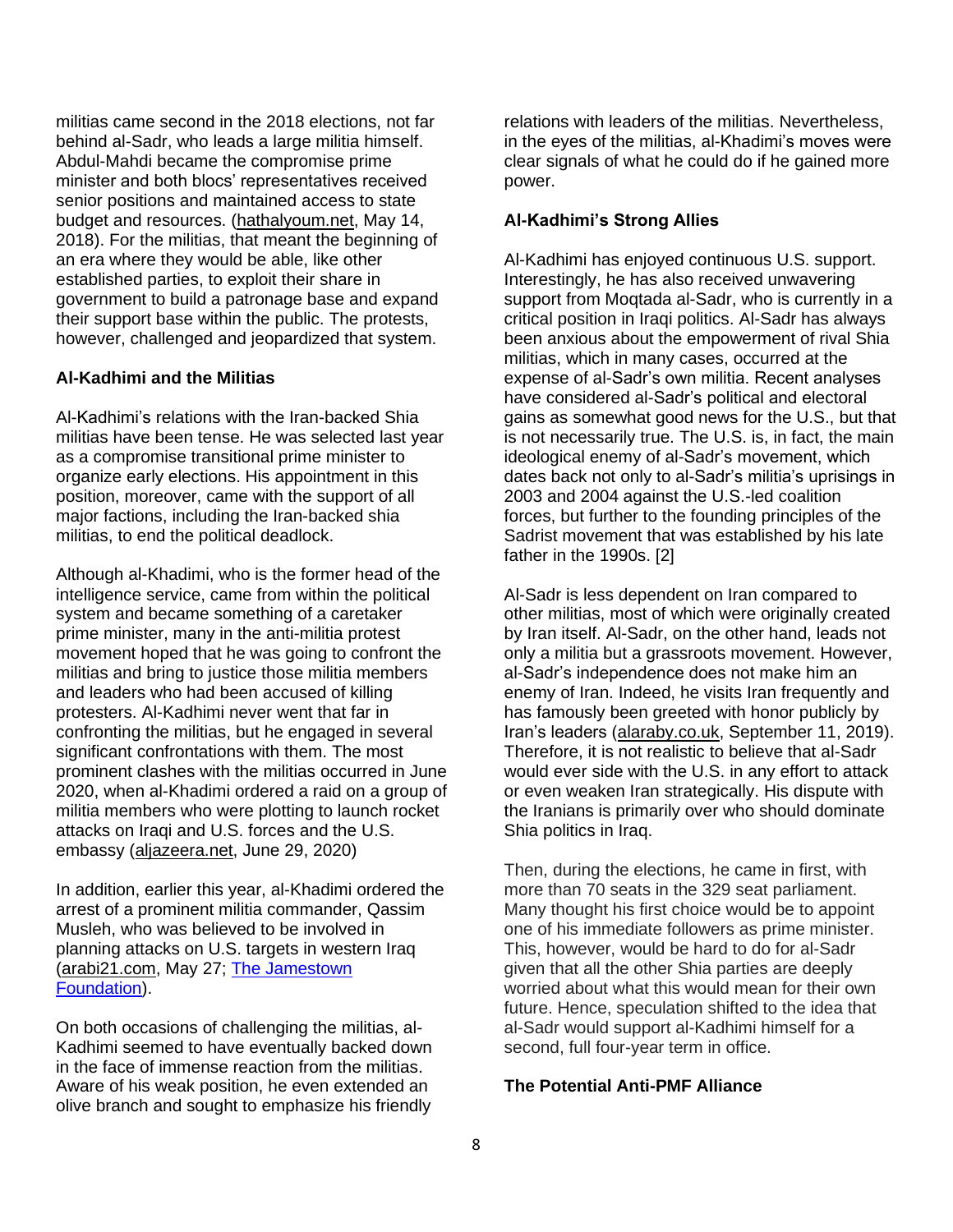The Shia militias' concerns over the election results are not merely about losing senior government posts and the financial implications of that. Rather, their main concern is that a political pact to end their legal mandate and subsequently disband them might be taking shape. In addition to al-Sadr's big win in the Shia areas, other parties that emerged as clear winners in the Kurdish and Sunni areas are also not on friendly terms with the militias, including the Kurdistan Democratic Party (KDP), led by the Barzani family, which won most seats in the Kurdish semi-autonomous region in northern Iraq [\(aawsat.com,](https://aawsat.com/home/article/3240771/) November 12).

Although the KDP has historic ties to Iran, it is a strategic ally of Turkey, and not Iran. The KDP leaders have frequently criticized the Shia militias and have given refuge in their areas to anti-militia activists. In the predominantly Sunni areas in western Iraq, the speaker of parliament, Muhammad al-Halboosi, won most seats by defeating the U.S.-sanctioned wealthy businessman, Khamis al-Khanjar, who was a favorite of the militias [\(independentarabia.com,](https://www.independentarabia.com/node/267406/%D8%B3%D9%8A%D8%A7%D8%B3%D8%A9/%D8%AA%D9%82%D8%A7%D8%B1%D9%8A%D8%B1/%D9%85%D8%A7-%D9%85%D8%AA%D8%BA%D9%8A%D8%B1%D8%A7%D8%AA-%D8%A7%D9%84%D9%85%D8%B4%D9%87%D8%AF-%D8%A7%D9%84%D8%B3%D9%86%D9%8A-%D9%81%D9%8A-%D8%A7%D9%84%D8%A7%D9%86%D8%AA%D8%AE%D8%A7%D8%A8%D8%A7%D8%AA-%D8%A7%D9%84%D8%B9%D8%B1%D8%A7%D9%82%D9%8A%D8%A9%D8%9F) October 13). [3]

An alliance of al-Sadr with his grassroots supporters in the Shia areas, the U.S.-backed al-Kadhimi, and the anti-militia Kurdish and Sunni parties would be potentially devastating to the Iranbacked Shia militias. Such an alliance could secure not only a majority in parliament to form the government, but could nullify the PMF's legal authority and lead to a crackdown on the militias. Such a scenario would be a dramatic development and would put al-Sadr and al-Kadhimi at conflict with Iran itself. However, the clash of interests among the Shia factions has reached a critical point, and al-Sadr does not want his clear electoral victory to be compromised, while the nearly wounded al-Kadhimi after the attack on his house is not expected to give any ground to the militias.

#### **What Does Not Kill Al-Khadimi Makes Him Stronger**

The attack on al-Kadhimi's house occurred as tensions were escalating even further between the militias and the Iraqi Prime Minister. Two days earlier, supporters of the militias, who had been protesting the election results for weeks, tried to

invade the Green Zone. The security forces clashed with the protesters, and a number of them were killed and injured. Qais al-Khazali, the leader of one of the most prominent militias, appeared at the scene of the clashes and blamed al-Kadhimi for the killing of the demonstrators and vowed to make him pay the price [\(ahlualhaq.com,](https://ahlualhaq.com/post/18432/%D8%A7%D9%84%D8%B4%D9%8A%D8%AE-%D8%A7%D9%84%D8%AE%D8%B2%D8%B9%D9%84%D9%8A-%D9%8A%D8%AD%D9%85%D9%84-%D8%A7%D9%84%D9%83%D8%A7%D8%B8%D9%85%D9%8A-%D9%85%D8%B3%D8%A4%D9%88%D9%84%D9%8A%D8%A9-%D8%AC%D8%B1/) November 5).

However, when al-Kadhimi's house was attacked, the militia leaders, including al-Khazali, vehemently denied any involvement [\(alarabiya.net,](https://www.alarabiya.net/arab-and-world/iraq/2021/11/07/%D9%81%D8%B5%D8%A7%D8%A6%D9%84-%D8%A7%D9%84%D8%AD%D8%B4%D8%AF-%D8%AA%D8%AA%D9%86%D8%B5%D9%84-%D9%85%D9%86-%D8%A7%D8%BA%D8%AA%D9%8A%D8%A7%D9%84-%D8%A7%D9%84%D9%83%D8%A7%D8%B8%D9%85%D9%8A-%D9%88%D9%81%D9%8A%D8%AF%D9%8A%D9%88%D9%87%D8%A7%D8%AA-%D8%AA%D8%AF%D9%8A%D9%86%D9%87%D8%A7) November 7). Others in the militias went further to quickly nurture a conspiracy theory, accusing an unspecified party of working to destabilize Iraq. That, however, is a reference to Iran's enemies, such as the U.S., which supposedly is working to escalate the struggle between al-Kadhimi and the militias [\(annabaa.com,](https://annabaa.org/arabic/authorsarticles/29070) November 9).

Other militia supporters even suggested that the whole story of the drone attack was fabricated by al-Kadhimi himself! Al-Khadimi, according to that claim, tried to evade responsibility for the recent killing of protesters while also boosting his popularity. This is because the attack was considered an attack on Iraqi national sovereignty [\(arabtimenews.com,](https://www.arabtimenews.com/2021/11/08/%D9%85%D9%81%D8%A8%D8%B1%D9%83%D8%A9-%D8%A3%D9%85-%D8%AD%D9%82%D9%8A%D9%82%D9%8A%D8%A9-%D8%B9%D9%85%D9%84%D9%8A%D8%A9-%D8%A7%D8%BA%D8%AA%D9%8A%D8%A7%D9%84-%D8%A7%D9%84%D9%83%D8%A7%D8%B8%D9%85%D9%8A/) November 8).

## **The Iran-Backed Shia Militias' Strategic Next Steps**

Losing the elections was a major blow to the Shia militias. In dealing with this, they have thus far pursued a three-pronged strategy. First, they politically formed a coalition of almost all other Shia parties, except al-Sadr's party. Their coalition has been operating under the leadership of al-Sadr's staunch enemy, former prime minister Nouri al-Maliki, who came in second in the Shia areas in the elections. The main claim of this political group is to reject the results of the elections and call for a full recount, but at the same time defy al-Sadr's claim of a majority within the Shia community by forming an even larger bloc with all their parliamentary seats combined [\(annaharar.com,](https://www.annaharar.com/arabic/push-notification/16102021072410572) October 16).

The second part of the militias' strategy is to threaten to resort to violence. Instead of stating that clearly, however, they use carefully crafted expressions. These include a warning about likely "dire consequences" on the security and stability of